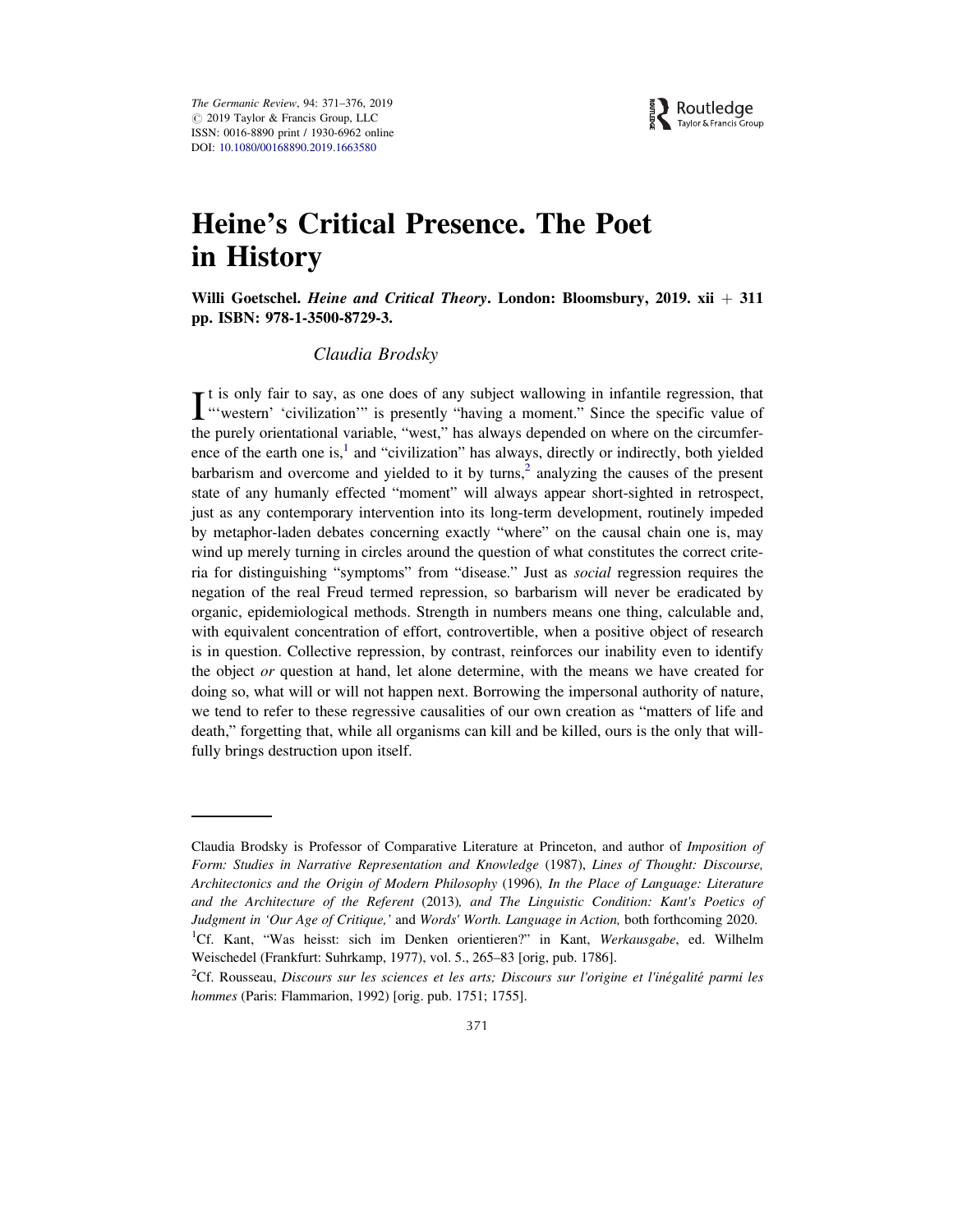#### 372 THE GERMANIC REVIEW ♦ VOLUME 94, NUMBER 4 / 2019

The Heine of Willi Goetschel's newest book is just the figure for such shamelessly self-destructive times, not least of all because this most politically conscious, purposefully "playful" (1, et passim) and prolific lyric and prose stylist, singled out for the "divine" wickedness" of his "scintillating" stylistic "virtuosity," and "refined" "sense of taste" by Nietzsche (who put him on unique par with himself [64–67]), knew historical "farce" when he saw it (whether "linguistic," nationalist, or otherwise "hegemonic" in its "ontological" garb [10–23, 65, 138, et passim]). Student of Hegel and probable source of his friend and fellow expatriate Marx's famous amendment, in The Eighteenth Brumaire, of a remark the latter attributes to Hegel, that, if indeed "all facts and personages of great world-historical significance…occur twice" (Hegel), then "the first time as tragedy, the second time, farce" (Marx)—or, as Heine had already observed: "After tragedy comes the farce" [145–147])—the indefatigably imaginative Heine whom Goetschel's at once lucidly far-sighted and impeccably researched account conveys, from the twin, mid-nineteenth and mid-twentieth century summits of the poet's international stature and influence into the trenches of the rhetorically depressed twenty-first, is a thinker who realized, perhaps, first, that "farce" itself, when recognized as such, is never merely itself—i.e., good for a laugh—but the parodic delegitimization of apparently inevitable inequities past. Helpfully, often hilariously cited by Goetschel at length, the razor-sharp portrayals, in Heine's Reisebilder and commentaries, of the unmoored power of capital, more piercing than even Balzac's or Dickens' before and after, predate, as Goetschel importantly points out, Marx's own (51–64). No less than the poetic works, subverting the very genres of lyric they adopt, that Marx—frequent citer of Heine in his own texts—featured in full on his Vorwärts' front page, Heine's biting satiric prose, perhaps most akin to Brechtian dramas in its effect, reshapes the tragic into a medium not of socially or esthetically cathartic ends but of a "dialectic that is pointedly negative" (94), or without end, and thus inassimilable, in Goetschel's elegant terms, to "Hegel's supersessionist embrace" (18–19).

This inassimilability or particular capacity for resistance is what Goetschel emblematically calls "Heine's Jewish Difference." The title of its comprehensive "Introduction" (1–25), variants of which reappear, with the ineluctability of the Hegelian "Real," throughout the finely woven fabric of this magisterial book, that designation of Heine's specificity remains for the most part (very much like Hegel's irreducible "Real") both of necessity and necessarily undefined on Goetschel's account. This is because, in keeping with what Goetschel calls the "theological-political negotiations" that "begin with Spinoza… and continue to Derrida" (228; see also 45, 149, and the summation of Goetschel's richly detailed reading of Heine's Rabbi of Bachrach [257]), "difference" can only be represented as the accompanying nonidentity or "other" of something we had conceived as an undifferentiated identity before.

This theoretical thematic is one of the pillars of this thoroughly nondogmatic book, itself as clearly a labor of love as of longform library research, written, in the spirit of its profoundly admired subject, with an exquisitely unpretentious, seductively light touch. As Goetschel contends, and his book's open-ended title suggests, that thematic directly aligns Heine with the lineage of modern critical theory, the many pathbreaking Jewish theorists and philosophers whose enormous debt to Heine—encompassing both direct and indirect, knowing and unknowing inclusions of the poet's most comprehensive critical conceptions into the foundational "difference" animating their own—his Heine and Critical Theory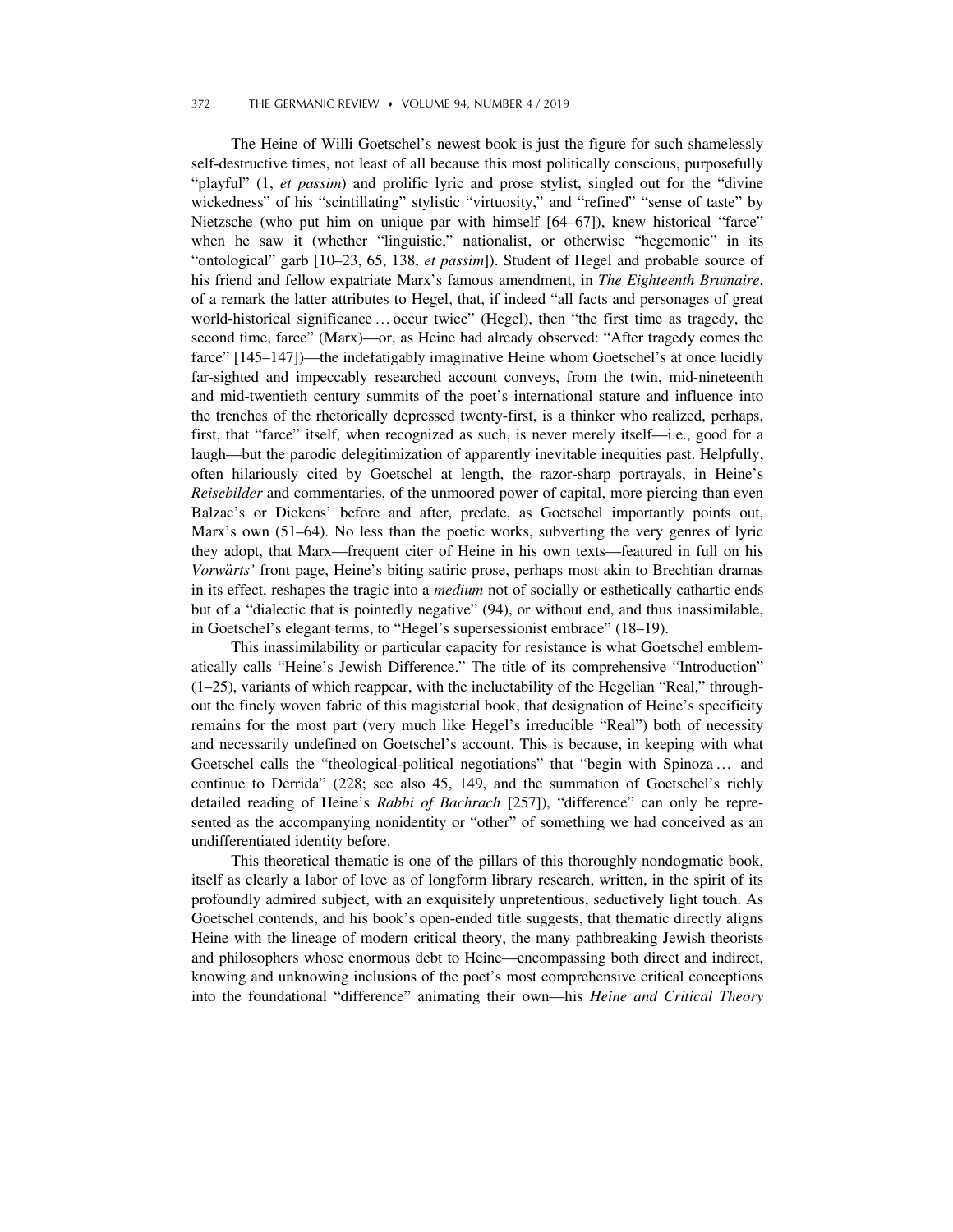successfully brings to the fore. Included among these are not only Marx and Freud, wellversed "readers" of Heine whose incorporations of many of the poet's strongest insights are individually discussed by Goetschel at length (see Chapter 2, 49–87), but virtually every constitutive member of the Frankfurt School, as well as Benjamin (see Heine's proposal of a "literary astrology" capable of revealing "constellations" of "ideas," 156 esp.), Bloch, Arendt, Lukács, and, this reviewer would add, Brecht and Weill, perhaps the greatest twentieth-century inheritors, in both the conceptually and musically transformative sense, of the Jewish-German poet's unparalleled centrality to the forging of the nineteenthcentury "artsong" and song-cycle, and the spectacular popular rise of the new "Romantic" genre of Lieder settings, by classically trained composers, of integral lyric texts worldwide.

What "Jewish" signifies, in Goetschel's account of the "difference" it makes, not only "negotiates" but blurs the boundary between the theological and political intentionally, seemingly secularizing the former while continually reinvigorating the latter, or, as Goetschel summarizes most clearly:

Echoing the critical line of the argument Marx developed a few years earlier in his essay "On the Jewish Question," Heine's critical plea for a more radical understanding of Jewish emancipation as a placeholder for the pressing need for universal emancipation resonates with the critical function that the unfinished project of Jewish emancipation carries in Benjamin, Adorno, and in Critical Theory more generally. (190)

Rather than at odds with emancipation, then, as Marx would write of religion generally, "Jewish" here names the condition of having continually to seek emancipation everywhere. And the perpetuation and interrogation of this exigency is not a "Jewish question" alone. A "placeholder" for the social condition of unfreedom that all social bodies incorporate within themselves, "Jewish" also bears the historical testimony or trace, not unlike the "wound" of Adorno's 1956 Heine essay (expertly analyzed by Goetschel, 97–111 esp.), of the paroxysms of violence with which social bodies attempt to murder their own unfreedom by inflicting it, in the most radical, corporal ways imaginable, upon the physical bodies of designated "others" "rooted" within. Eventuating in "projects" of annihilation instead of emancipation that per force forget all genocide is a form of suicide, the administered "identification" and compelled expulsion from the body politic of the existence of all otherwise unidentifiable "difference" as such is (in the helpful antinomical terms of Kant's First Critique) the application of a *purely theoret*ical (i.e., nonexperiential) cognitive *positivism*, that is, a positivism that, self-refutingly, kills its object. If, in Goetschel's view, "Jewish" names an identity positively defined only by the failed negation of difference, it is small wonder that, during a brief moment of emancipation (or respite from exile) "at home," the Frankfurt School of critical theory would form, for, beginning with its systematic articulation by Kant, the work of distinctly *critical* reason has required the integration rather than projection and forced displacement of difference and negation above all.

Exactly in that vein, among the gems it offers the reader, Heine and Critical Theory contains one of the finest concise expositions of the thought of Adorno available to date. Chapter 3, "Heine's Dissonant Aesthetics," opens with a powerful analysis of the famous "Lorelei" poem (89–94), a lyric whose own nearly mythological status dialectically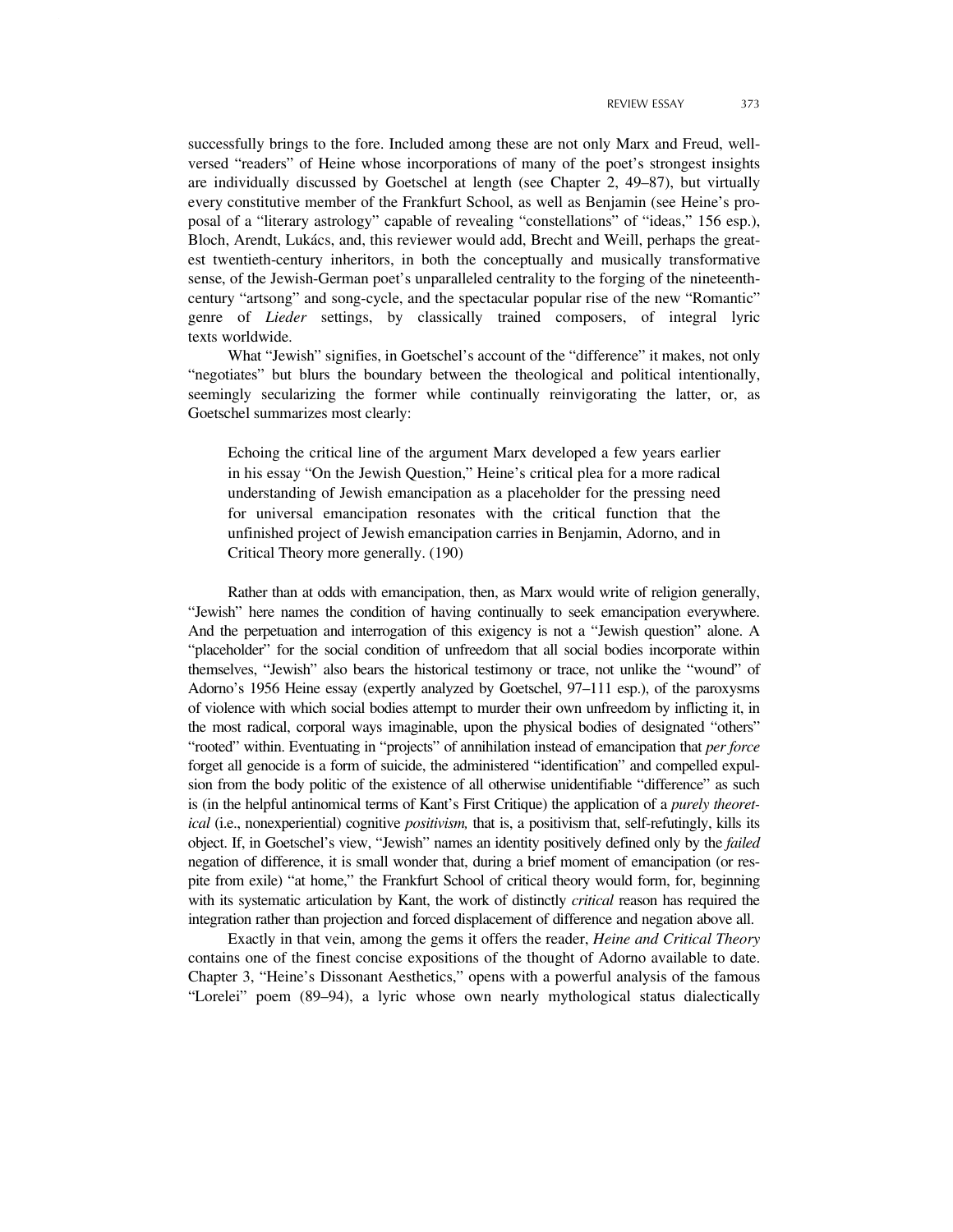#### 374 THE GERMANIC REVIEW ♦ VOLUME 94, NUMBER 4 / 2019

maintains, in Goetschel's capable hands, the force of disenchantment—of the fatally enchanted—so effectively narrated and projected forward within it (one need only recall the deadly reiterations of the Lorelei's "golden" appearance, "dein goldenes Haar, Margarete" [your golden hair, Margaret], that surface and resurface, in excruciating apostrophic form, across the staccato syntax and unbalanced architecture of Celan's Todesfuge—a placeholder for "Germany" consistently terminating the lines in which it appears [ll. 6, 14, 22, 32, 35]). Goetschel next links Heine's poetics directly to Adorno's aesthetics, basing a synthetic examination of the central theses and dynamics of Minima Moralia, Negative Dialectics and Aesthetic Theory on Adorno's critical use of the technical musical concept of "dissonance" which, previously ascribed by Nietzsche to the Dionysiac in art (see 74), is defined by Adorno, in his prewar "Fetish Character of Music" (1938), as that which "'refuses to trust the deception of existing harmony';" then emerges in the late Dissonances: Music in the Administered World (1962) as the "aniconic" "alternative to the primacy of vision" in the history of "discourse on art and aesthetics" (95), and ultimately finds crystallized dialectical expression, in the posthumous Aesthetic Theory (1970), as follows: "'Dissonance is the truth of harmony'" (94–95). In order to better explicate Adorno's two major essays on Heine (1949, 1956 [pub. 1958]), Goetschel effectively provides us with the motivating springs of Adorno's entire project: through a superb choice of paradigmatic citations, clearly and expertly interwoven and glossed, we receive the purposefully zigzagging fabrication of Adorno's negative dialectical thinking, conceived and crafted precisely to be "shrink resistant," so to speak, whole-cloth.

Goetschel's careful treatment of the Heine essays, and of the later, "Heine, the Wound," especially, is extraordinarily fine, with the apposite "wound" of its title first traced back to the poem in which, a full century before Freud's Beyond the Pleasure Principle (1920) theorized the "repetition compulsion" on the basis of relived postwar trauma, Heine gave voice to the recurrent physical and psychological pain afflicting a "wound"-bearing veteran of Napoleon's Russian campaign ("Die Grenadiere" [1822]), before being examined, in all its psychological and historical complexity, as a stand-in for the exiled body and censored corpus of the poet himself, mark and "site" of violence unresolved (107). Whereas the Odysseus of Dialectic of Enlightenment, Goetschel suggests, may be Heine's very different "Other"—a master of "mimesis" (107) who, as Auerbach additionally observed (Mimesis [1946]), carried upon him the identifying scar of a previous wound he had forgotten, and so, when disguised, also forgets to hide—the "wound" of, or that "is" "Heine," on Adorno's account, reveals, Goetschel argues, a new way of understanding the events and experience of history itself, one that, he goes on to observe (here and elsewhere in *Heine*), very much resembles the unorthodox theory of historical experience that Adorno famously critiqued in Benjamin. Of Adorno's choice of names for the referent of compulsive repression known as "Heine" in German national history, Goetschel writes: "Calling it a wound opens and liquidates hardened positions, exposing the process of reaction formation and playing at the same time with the double aspect of trauma for victim and perpetrator. For Adorno, then, the image of the wound serves a critical purpose. It is a dialectical image" (107).

Each of the replete eight chapters of Heine adds another facet or dimension to the merely apparently contradictory orientations or "identities" of its expansive subject: dominant German poet of the 19<sup>th</sup> century/polemical, anti-nationalist writer-in-exile; literary lodestar of 20<sup>th</sup>-century postwar Britain/victim of national postwar oblivion at "home"; unabashedly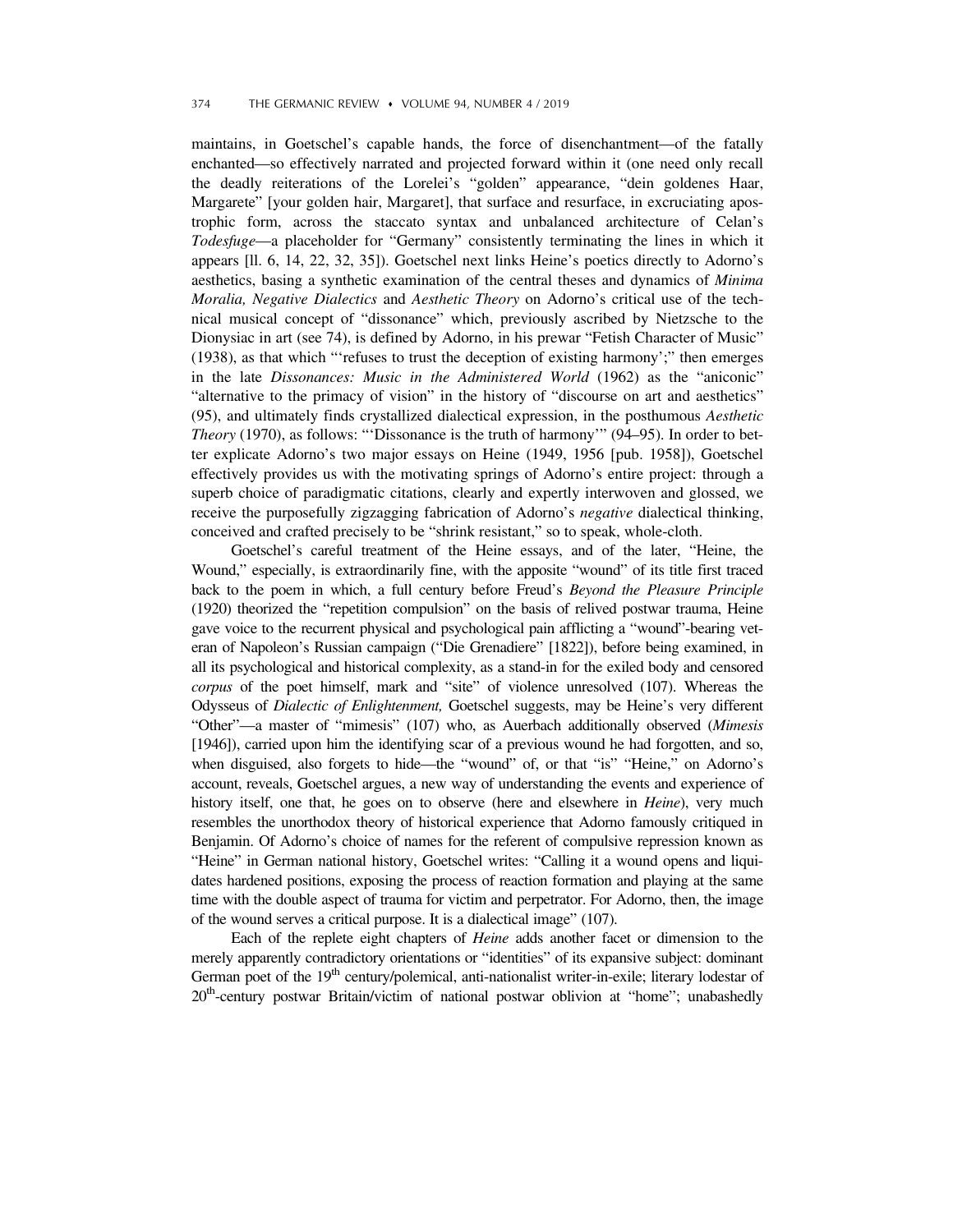Jewish man-of-the-world/survivalist convert to German Protestantism; revolutionary/reactionary; paradigmatic German Romantic/subversive anti-German satirist; clear-eyed observer and theorist of modernity in advance of Baudelaire/model adherent of a Dionysian Hellenism before (and for) Nietzsche; paragon of musical lyricism/master of instrumental prose; long delayed, ultimately rejected subject of memorialization in the city and across the country of his birth/popularly selected subject of commemoration whose memorialization is rapidly effected, using the same Lorelei statue originally intended for Düsseldorf, in the Bronx. Yet, there is one feature which, Goetschel emphasizes, underlies all of the above: the gift of unrelentingly ironic, including fundamentally "self-ironic" humor (25). By comparison with that of other great writers of his time, Heine's irony was additionally "self-ironic" because based in an acute "internal" consciousness of the "external" negation of the "identity" of the writer himself, the doubly tragic exclusion of "Jewish experience" not only from life as such but from its own "representation" as "tragic" in accordance with the anti-Semitic canons of the literary tradition that was Heine's most native domain (or, as Goetschel observes of the "redemptive reading of Shylock" "inserted" "at the end of [Heine's] discussion of Shakespeare's tragedies": "The conventions of literary representation simply did not allow for a Jew to appear as a central character in a tragedy" [9]).

In the face of prohibitions no less existential than artistic, what most characterizes and animates this nonetheless central German-language author, confined by physical paralysis to what he no less sardonically dubbed a "mattress grave" for the last decades of his life-in-exile in France, was what Goetschel calls his indefatigable "playfulness" (1, 11, 14, et passim), a kind of mental and verbal mobility without limits, and the quotations Goetschel musters from across his subject's prolific body of work are indeed some of the most unforgettable contributions to the voluminous annals of Jewish humor this reviewer has ever heard or read. When Heine satirizes "the German censors of the press" by blacking out all words except for those themselves and the single entry "blockheads" [Dummköpfe] from a dozen-line text (119); or, when, tongue firmly in cheek, he recounts a Hegelian nightmare to a friend, in which the same friend reminds him, enacting a kind of mise-en-abîme of terror, that he, the dreaming Heine, has no cause for alarm, being, after all, "just an idea" (139); or when, in a mordantly unromantic commentary on the Romantic School (1836), the poet ponders "whether the religion of today consists in the monetization of the Deity or the deification of money?" (59), or previews the contemporary capitalist idioms of "smart money" and "the wisdom of the market" in observing the single truth worshiped within the "great marble temple" of the Paris bourse, to wit, that "an old louis d'or has more intelligence than any man, and can best tell of coming war or peace" (58); or opines, again all too prophetically that, as a result of the "marvelous changes" wrought by rail travel upon "our methods of perception and action" and "elementary ideas of space and time," of these two experientially essential conceptions, "only time remains," and "had we but money enough, we could kill the latter off as well!" (62), one recognizes the source from which every epochal Larry David springs.

While irony may be its oxygen, all, of course, is not fun and games in the antinomical world in conflict with itself that Heine represents, or rather, fun and games are not all fun and games themselves. To a delightful parable, prescient of Kafka, in which "three views on history" are represented by different theater viewers' positions before, beside, and behind the stage, Heine adds the further subterranean detail, that unlike all of these partially blinkered onlookers, "mice"—having no practical, let alone theoretical reason with which to think otherwise—